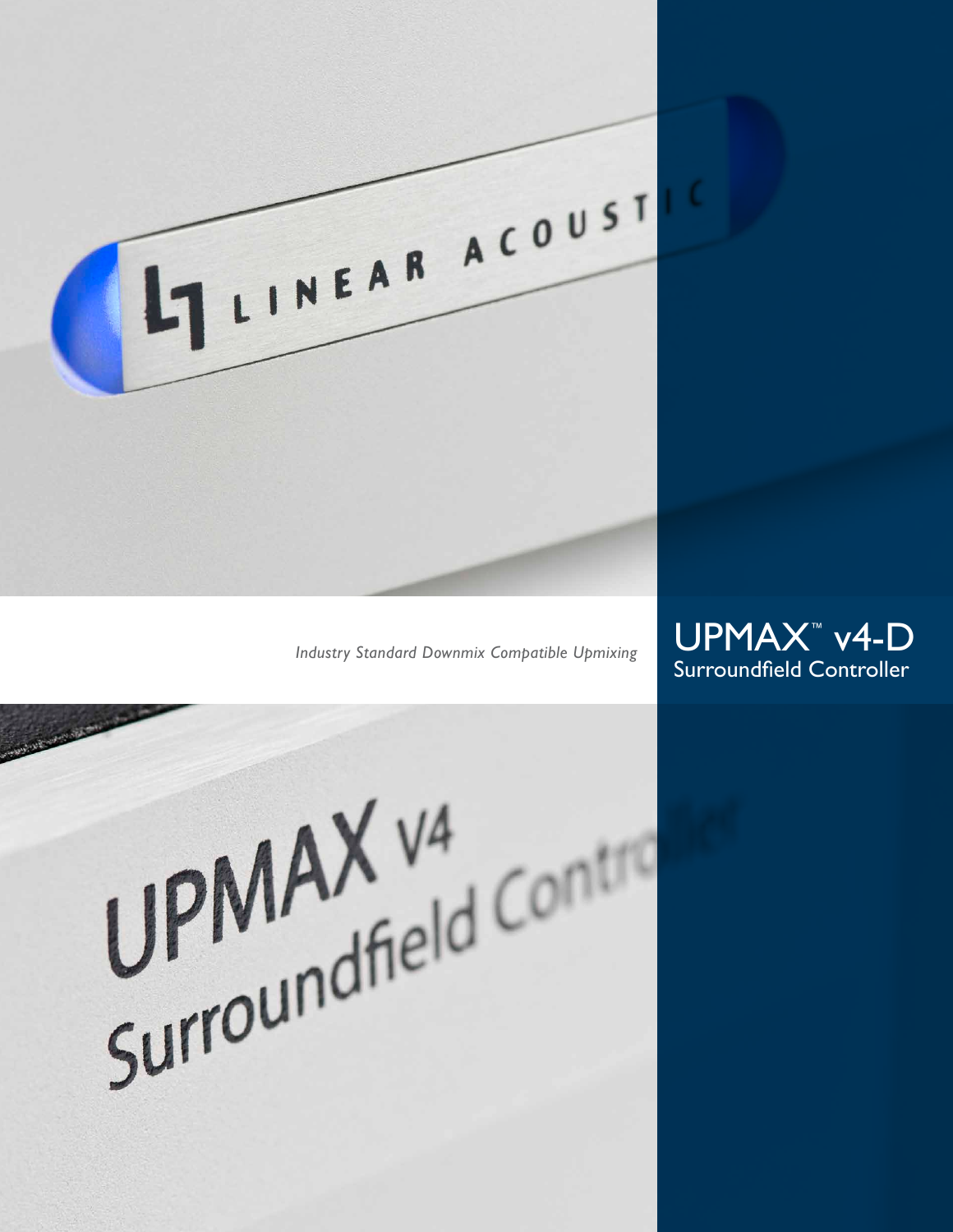# UPMAX® v4-D

Drawing upon the success of its predecessors, the UPMAX v4-D is able to produce engaging 5.1-channel audio from two and three-channel sources with ease.

The UPMAX v4-D seamlessly transitions between discrete and upmix by combining the renowned UPMAX algorithm with AutoMAX-IITM auto detection.

The UPMAX v4-D is a powerhouse unit, perfect for production facilities and OB trucks alike.



# **UPMAX v4-D features:**

- Industry standard UPMAX algorithm
- Fully downmix compatible
- Upmixes stereo, dual mono, and 3-channel inputs to engaging 5.1 channels, automatic bypass of 5.1 channel content
- ITU BS.1770-3 loudness meter
- •Cost effective and reliable
- Automatic, Manual, GPI, or metadata control
- Dual power supplies
- Extremely low latency
- AES and HD/SD-SDI I/O
- LoRo/LtRt encoder
- Full-time 5.1 and stereo outputs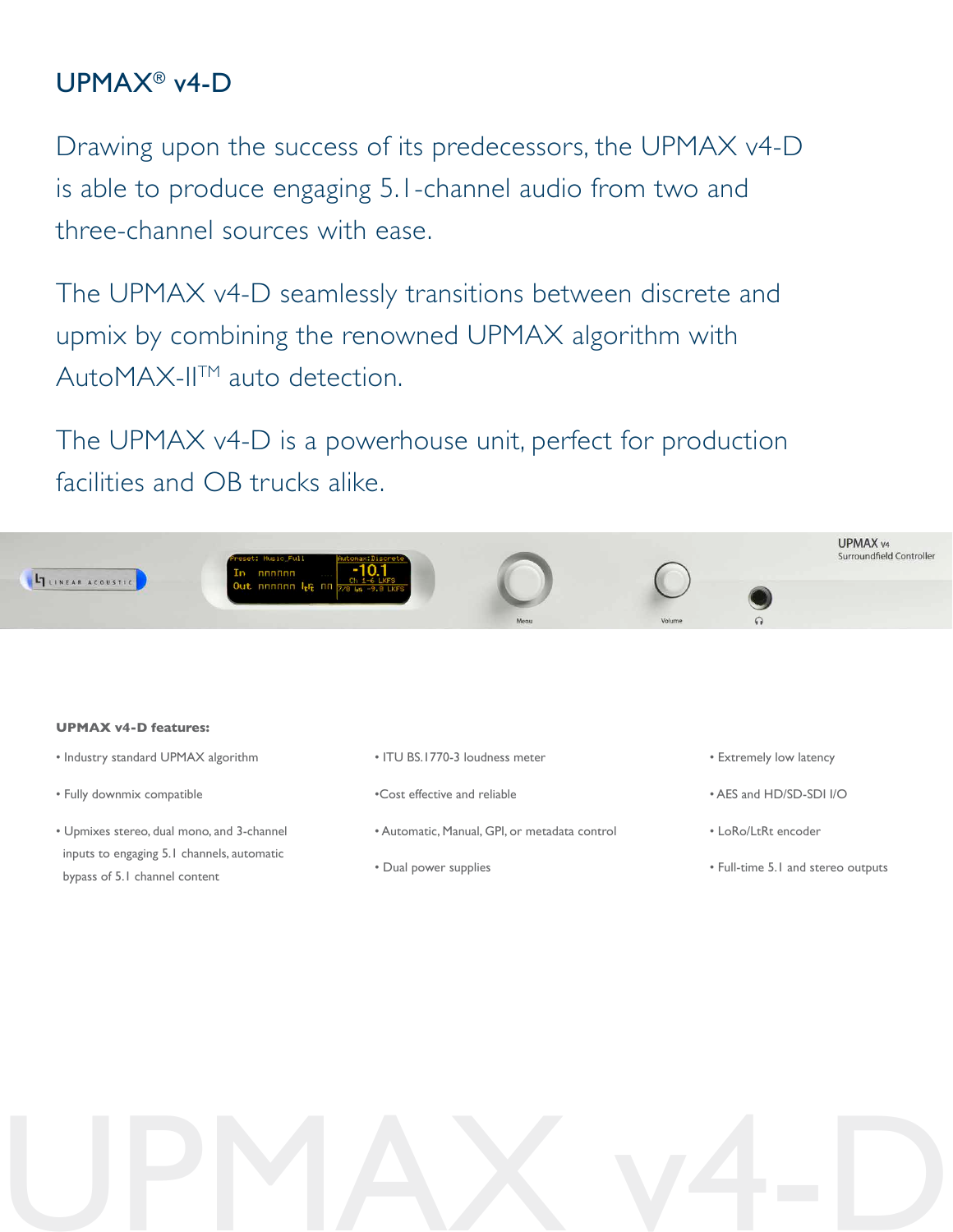

 $Me<sub>nu</sub>$ 

Based on the original UPMAX 2251, the UPMAX v4-D offers the most stable and trusted algorithm in use today for both production and unattended upmixing.

The output is completely downmix compatible and the resulting downmix is nearly indistinguishable from the original two channel input.

The upmixed "Surroundfield" can be infinitely adjusted via the Center Channel Width control and the Surround Depth control. This allows programming ranging from simple stereo to LtRt to be appropriately reproduced using a 5.1-channel playback system.

An optional bass enhancement signal for the LFE channel is derived from the Left, Center, and Right channels during upmixing and allows quick creation of a subwoofer channel without compromising the downmix.

Loudness measurement (ITU-R BS.1770-3) of the output audio is included to ensure output levels are properly adjusted to comply with loudness regulations around the world.

Factory presets are included for typical applications such as music and commercials. Further adjustment is simple and new results can be stored as user- defined presets.



UPMAX v4-D includes a utility encoder which creates a two-channel signal (LoRo or LtRt) from a 5.1-channel source. This multichannel source can be the upmixed signal for QA and monitoring purposes, or it can be independent inputs applied to the unit for simultaneous upmixing and downmixing of various sources.

UPMAX v4-D is rugged and perfect for remote OB trucks, post production facilities, network operation centers, local station production, virtually anywhere upmixing is used.

Upmixing can be controlled via the front panel, GPI inputs, or metadata from serial or VANC (SDI) sources. Seamless bypass of 5.1 channel input signals is accomplished automatically via the AutoMAX-II algorithm

A bright OLED display, and a rotary encoder/joystick provide straightforward menu navigation and function adjustment. Dual, redundant, auto-ranging power supplies are standard to allow for world-wide operation.

Bypass relays are provided for trouble-free operation in transmission critical environments.